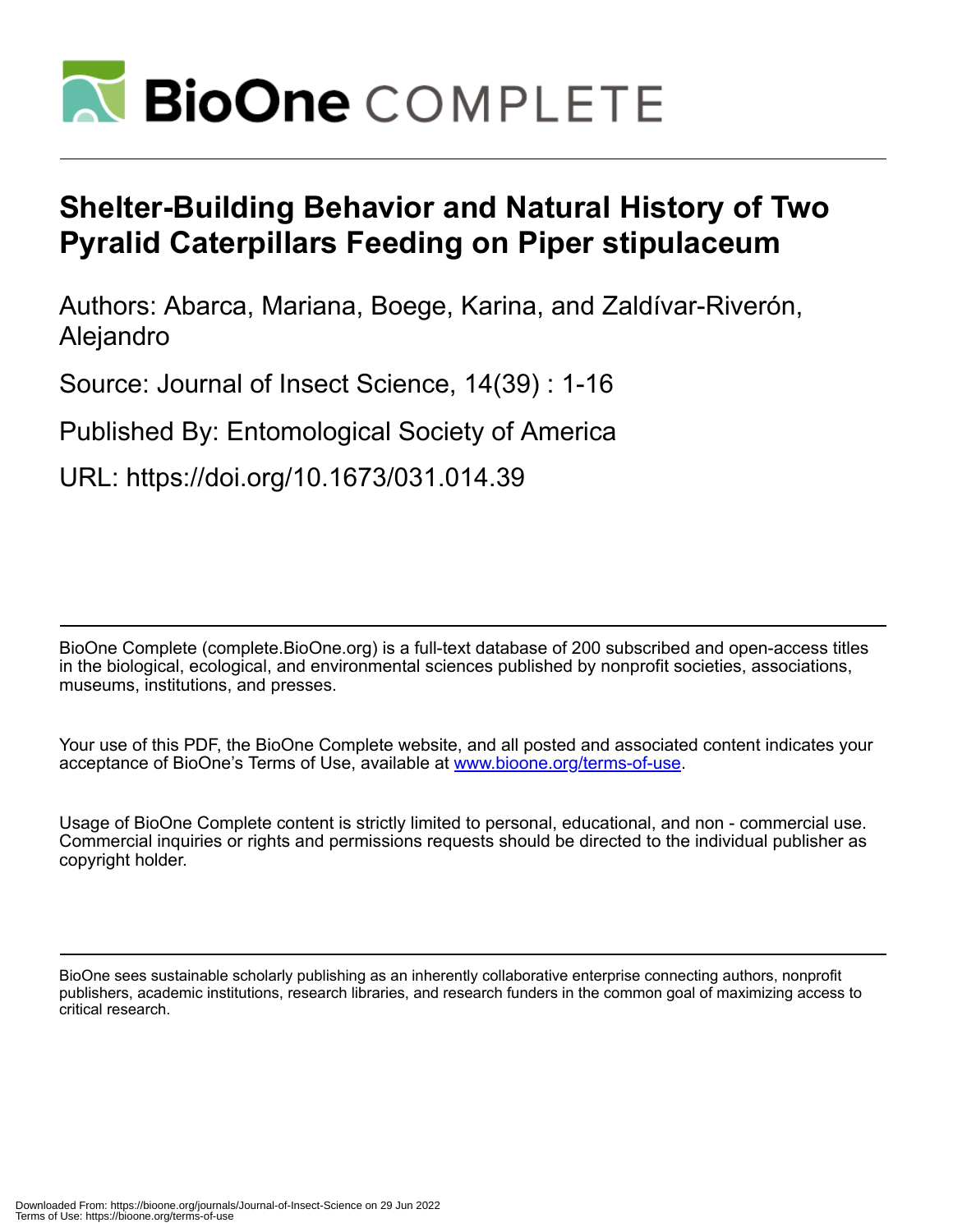

# **Shelter-building behavior and natural history of two pyralid caterpillars feeding on** *Piper stipulaceum*

Mariana Abarca<sup>1,2a</sup>, Karina Boege<sup>1b\*</sup>, Alejandro Zaldívar-Riverón<sup>3c</sup>

<sup>I</sup>Departamento de Ecología Evolutiva, Instituto de Ecología, Universidad Nacional Autónoma de México (UNAM), México D.F., México

 $^2$ Department of Biological Sciences, George Washington University, 2023 G St. NW Suite 340, Washington, D.C., USA

<sup>3</sup>Colección Nacional de Insectos, Instituto de Biología, Universidad Nacional Autónoma de México (UNAM), México, D.F., México

# **Abstract**

Shelter-building behavior by caterpillars provides a mechanism of defense against predators, microenvironment enhancement, and in some cases nutritional benefits. This study provides a detailed description of the life cycle and shelter-building process of caterpillars, and identifies constraints and factors influencing this adaptive behavior in *Lepidomys* n. sp. near *proclea* Druce (Pyralidae: Chrysauginae), a tropical dry forest pyralid. Five macroscopic larval instars were detected during the life cycle, and activities performed during shelter-building were categorized and timed. Caterpillar predators were identified, and 20% of all collected larvae died due to attack by parasitoid wasps. Shelter-building behavior was found to be constrained by the ontogenetic stage of caterpillars and influenced by leaf size of the host plant, *Piper stipulaceum* Opiz (Piperales: Piperaceae)*.* A similar pattern of shelter-building behavior exhibited by *Tosale* n. sp. near *cuprealis* larvae that coexisted in the same host plant is also described. Larvae of the second species were significantly less abundant than those of *Lepidomys* and hatched one month later in the rainy season, which could indicate some competitive interactions between these two pyralid species.

**Keywords:** Chrysauginae, herbivory, *Lepidomys*, Pyralidae, *Tosale,* trenching, tropical dry forest

**Correspondence** <sup>a</sup> maz@gwmail.gwu.edu, b kboege@servidor.unam.mx, c azaldivar@ibunam2.ibiologia.unam.mx, \*Corresponding author **Editor:** Tugrul Giray was editor of this paper.

**Received:** 24 May 2012 **Accepted:** 27 August 2012 **Published:** 15 March 2014

**Copyright:** This is an open access paper. We use the Creative Commons Attribution 3.0 license that permits unrestricted use, provided that the paper is properly attributed.

**ISSN:** 1536-2442 | Vol. 14, Number 39

#### **Cite this paper as:**

Abarca M, Boege K, Zaldívar-Riverón A. 2014. Shelter-building behavior and natural history of two pyralid caterpillars feeding on *Piper stipulaceum*. *Journal of Insect Science* 14:39. Available online: http://www.insectscience.org/14.39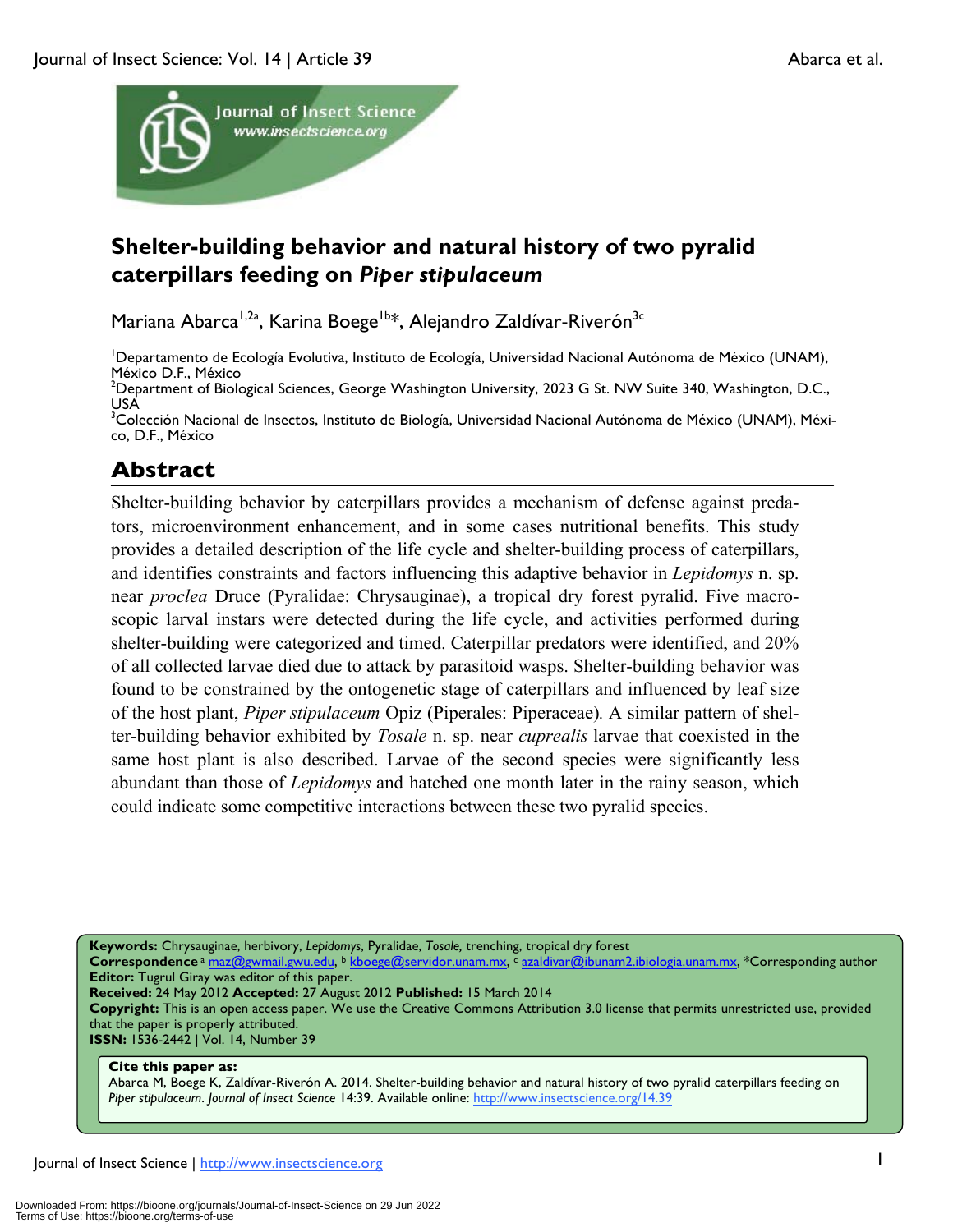#### **Introduction**

Shelter-building is a common behavior among the order Lepidoptera, and has been recorded for larvae of at least 24 families, which represents 25% of all families of Lepidoptera (Lill and Marquis 2007). Lepidopteran shelters can be made out of silk, twigs, or leaves that are rolled, folded, or tied. Shelters can take different shapes, from a simple folded leaf fragment to complex silk tunnels and structures involving multiple leaves sewn together (DeVries 1987; Stehr 1987; Scoble 1992; Huertas 2006). Caterpillars, unlike other shelter-building insects, lack specialized measurement structures like antennae, though many are capable of building regular shelters using their body size as a measurement scale (Weiss et al. 2003; Hansell 2005). Caterpillars also follow a stereotyped silking pattern, building standardized shelters of the same size and shape according to the species and its developmental stage (Lind et al. 2001; Darling 2003; Greeney and Jones 2003; Weiss et al. 2003). Ontogenetic restrictions in shelterbuilding behavior are mainly due to mandible size and strength, which determine the caterpillar's ability to cut and fold foliage and also restrict its feeding habits (Hochuli 2001; Greeney and Jones 2003; Weiss et al. 2003; Ide 2004). Therefore, shelter building is often restricted to the later larval instars (Gaston et al. 1991).

Costs and benefits of shelter-building behaviors have been studied in several species of lepidopterans (Lill and Marquis 2007; Marquis and Lill 2007). Benefits include light shielding (Sandberg and Berenbaum 1989), microclimate enhancement (Hunter and Willmer 1989; Larsson et al. 1997), protection from predators (Damman 1987; Eubanks et al. 1997), and increase in plant quality (Sandberg and Berenbaum 1989; Sagers 1992). In the

present study, the shelters that were found provided defense against predators and, to a lesser extent, nutritional benefits, which change with shelter occupation time (Abarca and Boege 2011). Potential costs of the shelter-building habit include the time and energy spent building them (Fitzgerald et al. 1991; Berenbaum et al. 1993; Fitzgerald and Clark 1994) as well as increased risk of parasitoid attack relative to non-shelterbuilding species (Marquis and Lill 2007). Shelters are associated with high parasitoid attack (Lill 1999; Lill and Marquis 2007) because they protect caterpillars from predation, so they may represent a better choice for parasitoids to increase their survival (Gentry and Dyer 2002). Shelters also concentrate visual and chemical cues, which can attract parasitoids (Weiss et al. 2003).

Detailed descriptions of the shelter-building habit are available for various species such as the rice leaf folder, *Caloptilia serotinela* (Lepidoptera: Pyralidae) (Fraenkel and Fallil 1981); the red admiral caterpillar, *Vanessa indica* Herbst (Lepidoptera: Nymphalidae) (Ide 2004); and several skippers (Hesperiidae), such as the silver-spotted skipper, *Epargyreus clarus* Cramer (Lepidoptera: Hesperiidae) (Weiss et al. 2003) and *Falga jeconia ombra* Evans (Lepidoptera: Hesperioidea) (Greeney and Warren 2009). The diversity of shelters and the shelter-building techniques used for their construction are still largely underrepresented in the literature, and little is known regarding leaf selection and natural history constraints to shelter building, particularly in tropical systems. In this context, the aim of this study was to characterize the shelter-building behavior and life cycle of an undescribed species of pyralid larva, *Lepidomys* n. sp. near *proclea* Druce (Pyralidae: Chrysauginae) in a Mexican tropical dry forest, and the species' association with para-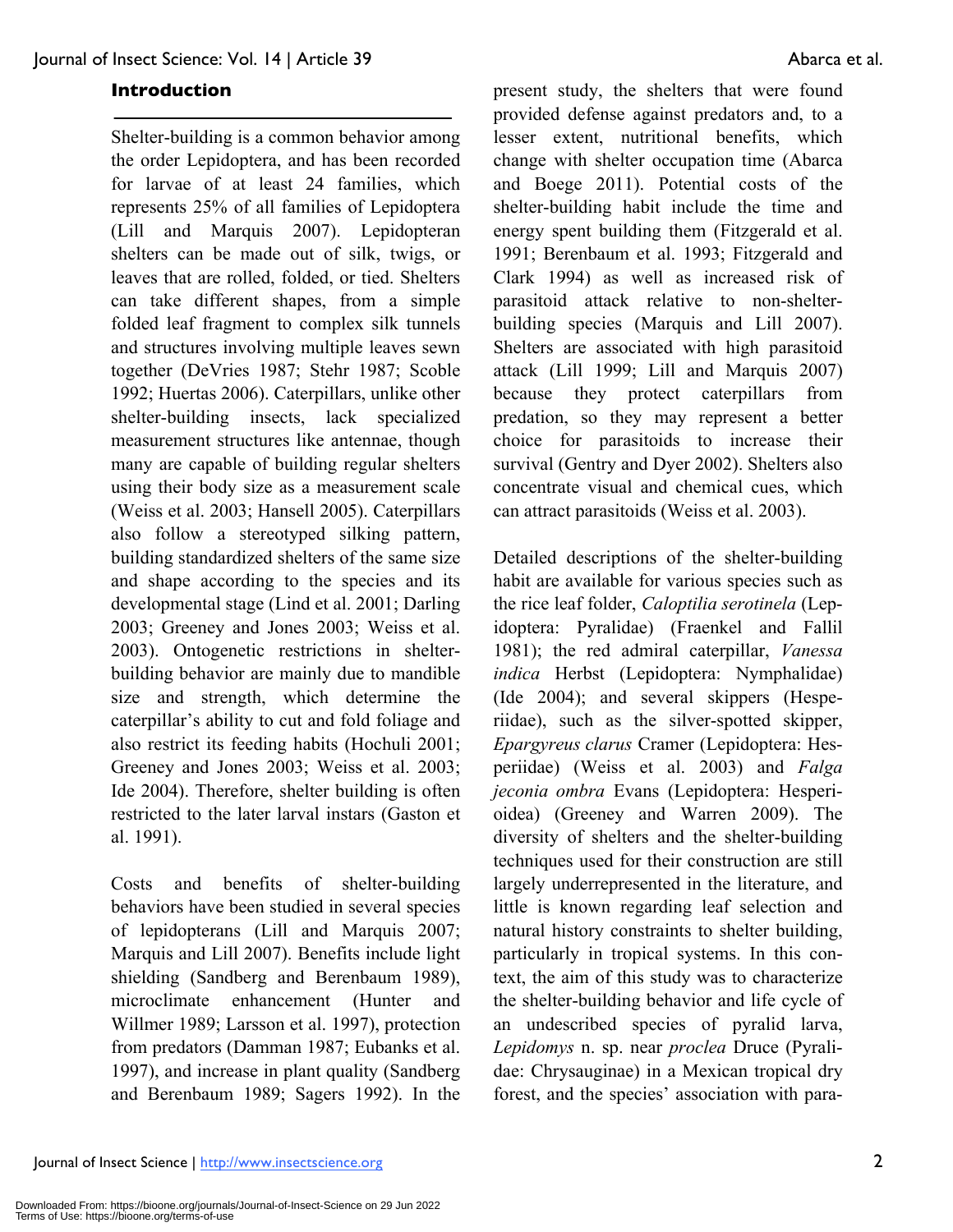sitoidism rates. Caterpillars' choice of leaves with which to build shelters and the ontogenetic constraints associated with this behavior were also assessed.

#### **Materials and Methods**

#### **Study site and species**

This study was carried out in 2008 at the Chamela-Cuixmala Biosphere Reserve, which is located on the Pacific coast of Jalisco, Mexico, between N 19°30′ and W 105°3′ (Noguera et al. 2002). The vegetation in this area is dominated by tropical dry forest (Lott et al. 1987), with a mean annual precipitation of 788 mm and high variation between years. *Lepidomys* n. sp. near *proclea* Druce (*Lepidomys* hereafter) coexisted with another undescribed pyralid, *Tosale* n. sp. near *cuprealis* Hampson (Lepidoptera: Pyraloidea: Pyralidae: Chrysauginae) (*Tosale* hereafter). Due to the poor knowledge of these taxa (A. Solis, personal communication), their actual phylogenetic relationship is still unknown. Both species built identical shelters on the foliage of the shrub *Piper stipulaceum* Opiz (Piperales: Piperaceae) and fed inside them. Their larvae were indistinguishable in the field (Figure 1), and they belong to the neglected pyralid subfamily Chrysauginae, which includes a number of nonmonophyletic, monotypic genera (A. Solis, personal communication). Arthropod herbivores from the Chamela region are strongly seasonal, and their activity is determined by rainfall patterns, with peak activity at the beginning of the rainy season (July–November) and a restricted activity period for adults (Pescador-Rubio et al. 2002).

# *Lepidomys* **life cycle**

To describe *Lepidomys* life cycle, larvae were collected from existing shelters on *P. stipulaceum* during the rainy season from July to October 2008. All larvae were reared in plastic containers and fed with fresh *P. stipulaceum* foliage until caterpillar death or pupation. A randomly-selected subsample of pupae was weighed using a digital balance (Acculab Sartorius, www.acculab.balances.com). Emerged adults were identified and maintained in captivity for breeding and fed with sugared water. The total number of instars was determined from direct measurements of head capsule width in early instars and from moulting events in later instars. In the case of the early instars, recentlyhatched *Lepidomys* caterpillars were monitored, and subsamples were subsequently sacrificed as they developed in order to obtain measurements of their head capsules. All caterpillar samples were preserved in 70% alcohol and photographed with a PowerShot 620 digital camera (Canon, www.canon.com) adapted to a Discovery V.8 (Zeiss, www.corporate.zeiss.com) stereoscopic microscope. The frequency distribution of the head capsule width was analyzed to estimate the number of instars of these samples. Since the frequency distribution was found to be bimodal, head capsule measurements were separated into two groups, with the k-means clustering method using MATLAB 7.0 (MathWorks, www.mathworks.com), and differences between groups were assessed using a Wilcoxon test. The number of instars during further development was directly assessed from observed moulting events and from head capsule measurements of moults using the previously-described set up.

#### **Shelter-building behavior**

A total of 31 collected caterpillars, presumably belonging to the last three instars of *Lepidomys*, were observed in the field to describe the shelter-building process. To avoid including *Tosale* individuals in the sample, caterpillars were reared in captivity after the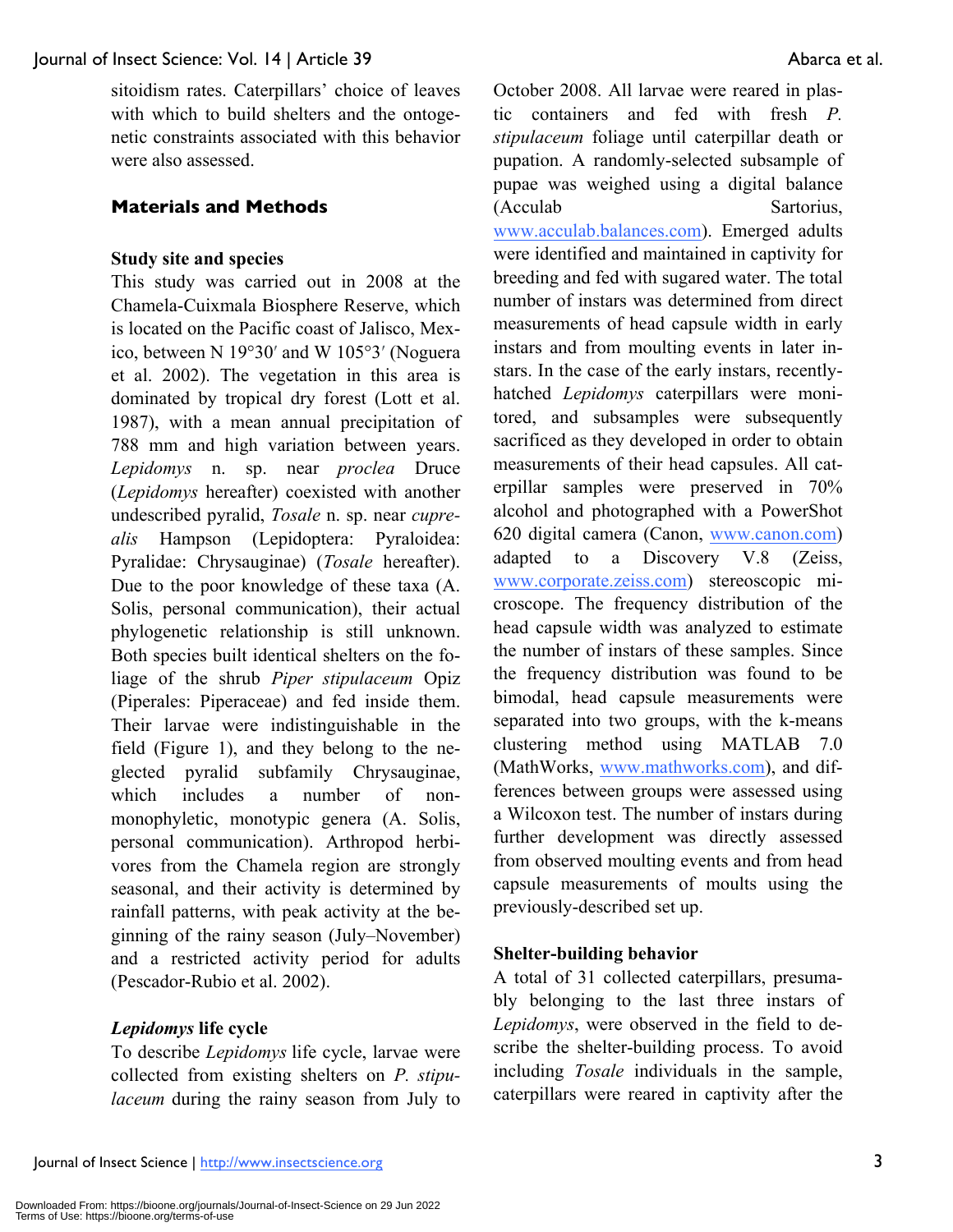building process, and only those that successfully emerged and were identified as *Lepidomys* were included in the description. Each caterpillar was placed on a leaf of *P. stipulaceum*, and up to four larvae were simultaneously observed. The caterpillars' activities and positions were recorded continuously, as were any displays of behavior (see results for a list and description of the behaviors characterized). Because caterpillars move around the plant before selecting a leaf to build their shelter, each larva was placed in a different plant to avoid overlapping. Observations lasted until the shelter was finished (up to six hours), which occurred when the shelter completely concealed the caterpillar inside it.

Since leaf size can influence a caterpillar's choice when selecting a leaf to build a shelter, measurements of leaf length and width as well as petiole width of all recently-built leaf shelters were taken and compared to a systematically-selected sample of available leaves. Because leaf length and width are positively correlated in *P*. *stipulaceum*  $(r^2 =$ 0.783,  $P \le 0.0001$ ), only width was reported in the results. Measurements of the available leaves were taken monthly from July to October. Every month, 40 leaves from each of 20 plants were systematically selected so they were evenly spaced across the plant regardless of leaf size. Comparisons among months were made to record leaf size change through time. As leaf and petiole measurements did not fit a normal distribution, comparisons of leaf size among months were performed with a Friedman's test using the program STATISTICA (StatSoft, www.statsoft.com).

To compare the dimensions of leaves selected by caterpillars for shelter-building with the dimensions of leaves available in the plant, measurements of the 133 shelters that were collected across the season were compared to a subsample of 133 available leaves. This subsample was randomly chosen from the database of measured leaves (800 by month). Because average leaf size differed among months, comparisons were made using separate Wilcoxon tests for July and September using JMP software (SAS, www.jmp.com).

# **Parasitoid association**

Because parasitized larvae could not be easily identified, sequences of the DNA barcoding locus were obtained (650 bp of the cytochrome oxidase I mitochondrial DNA gene; Hebert et al. 2003) to distinguish *Lepidomys*  from *Tosale* dead larvae. All remains of parasitized larvae (head capsule and fragments of epidermis) and emerged adult wasps were collected, preserved in 70% ethanol, and stored at room temperature. Barcode sequences for adults of the two moth species were also generated for comparison with the sequences obtained from larval remains in order to confirm the adults' identities.

Non-destructive genomic DNA extractions were carried out for adult wasps and lepidopteran larvae remains with the DNAeasy extraction kit (Qiagen, www.quiagen.com), leaving the whole individuals digesting overnight in 100 µL of Qiagen ATL buffer and 20 µL of proteinase K. DNA extractions for adult moths were carried out with the above kit using a single leg. All amplifications were carried out using the LepF1/LepR1 primers (Hebert et al. 2004) (LEP-F1: 5'-ATT CAA CCA ATC ATA AAG ATA T-3'; LEP-R1: 5'- TAA ACT TCT GGA TGT CCA AAA A-3'). PCRs were carried out in a 25 µL total volume using  $2.5 \mu L$  of  $10x$  PCR buffer,  $1 \mu L$  of MgCl<sub>2</sub>,  $0.25$  mM of each dNTP,  $0.4 \mu M$  of each primer,  $0.2 \mu L$  of platinum Taq polymerase (Life Technologies, www.lifetechnologies.com), 5 µL of DNA template, and 12  $\mu$ L of ddH<sub>2</sub>O. The PCR pro-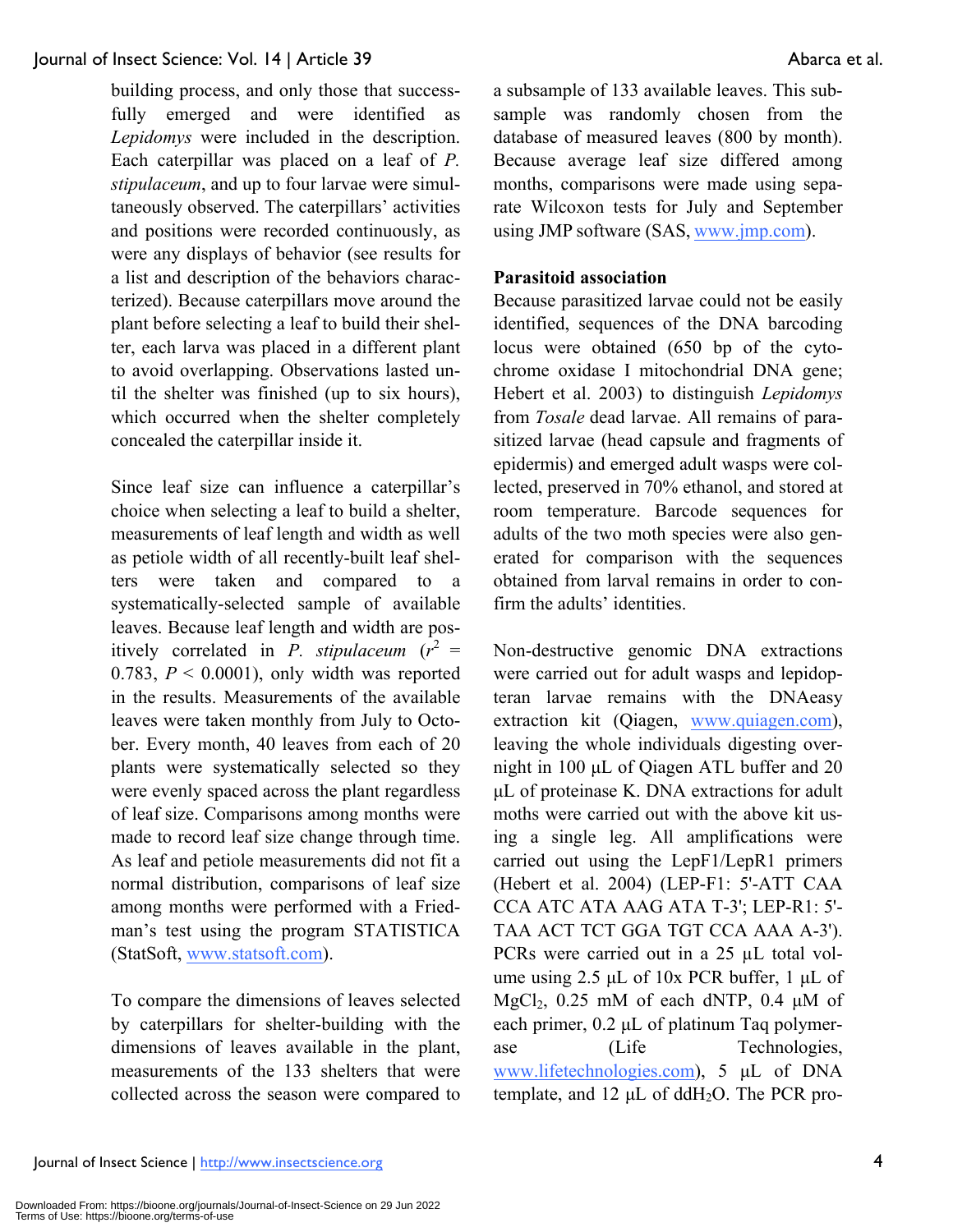gram had an initial 1 min denaturation at 94°C, followed by 5 cycles at 94°C for 30 sec, 48°C for 40 sec, and 72°C for 1 min, as well as 30–35 cycles at 94°C for 30 sec, 54°C for 40 sec, and 72°C for 1 min. A 10 min extension period of 72°C followed the final cycle. PCR products were purified using the Millipore clean-up system (www.millipore.com). Sequences were edited with Sequencher version 4.0.5 (Gene Codes, www.genecodes.com) and aligned manually based on their translated amino acids. All the COI obtained were deposited in GenBank. Uncorrected genetic distances trees were obtained with PAUP version 4.0b10 (Swofford 2002) using all the generated lepidopteran DNA sequences. All adult wasps were identified to genus level using relevant literature, and their barcode sequences were compared with those deposited in GenBank using the basic local alignment search tool (BLAST).

# **Results**

# **Larval collections**

A total of 165 larvae were collected in the field, of which 45% belonged to *Lepidomys* and 28% to *Tosale*. The remaining larvae (27%) died before pupation and could not be identified. Larvae of *Lepidomys* and *Tosale* were first observed in July and August, respectively. Both species are very similar at their immature stages but easily distinguishable as pupae and adults due to differences in size: *Lepidomys* pupae weighed almost six times more than *Tosale* pupae (*Lepidomys*: 41  $\pm$  1 mg, n = 62; *Tosale*: 7.7  $\pm$  0.3 mg, n = 20, mean  $\pm$  SEM; Figure 1). Both species are multivoltine and are present on *P. stipulaceum* foliage until the end of the rainy season. Three generations of *Lepidomys* were observed from July to October. Only *Lepidomys* was sufficiently abundant to establish a colony in

captivity. Nevertheless, from observations of the progeny of one mated *Tosale* couple it could be determined that *Tosale* had two larval stages that were distinguishable by larval size and head capsule color (black and reddish head larvae). Observations also revealed that both *Lepydomis* and *Tosale* larvae built and occupied shelters throughout their entire development.

# *Lepidomys* **life cycle**

Eggs and neonates are microscopic, so their behavior and morphology could not be fully described. The subsequent five macroscopic instars lasted a total of 30 days in captivity when fed a fresh foliage diet, although larval development in the field can be affected by food quality and thus can take longer (Abarca and Boege 2011). The first two macroscopic instars had black head capsules and were gregarious. These two stages were identified from a bimodal distribution of the head capsule measurements (Figure 2), and it was assumed that each group corresponded to a different instar. The first group included 61 larvae whose head capsule ranged from 0.2– 0.26 mm, with a mode of 0.22 mm. The second group, with 29 individuals, had head capsules ranging from 0.27–0.35 mm with a mode of 0.29 mm. Measurements of the two groups were significantly different  $(\chi_1^2 = 59.7)$ ,  $P \leq 0.0001$ . These two black head instars lasted around seven days in captivity.

The next three instars had reddish head capsules and were determined from moulting observations. The 3rd and 4th macroscopic instars were difficult to distinguish based on head capsule size. Their measurements ranged from 0.4 to 1.4 mm, but they overlapped. For example, one individual had a head capsule of 0.77 mm in the 3rd instar and 0.88 mm in the 4th, so the difference was only 0.11 mm. The last instar was easily distinguishable from the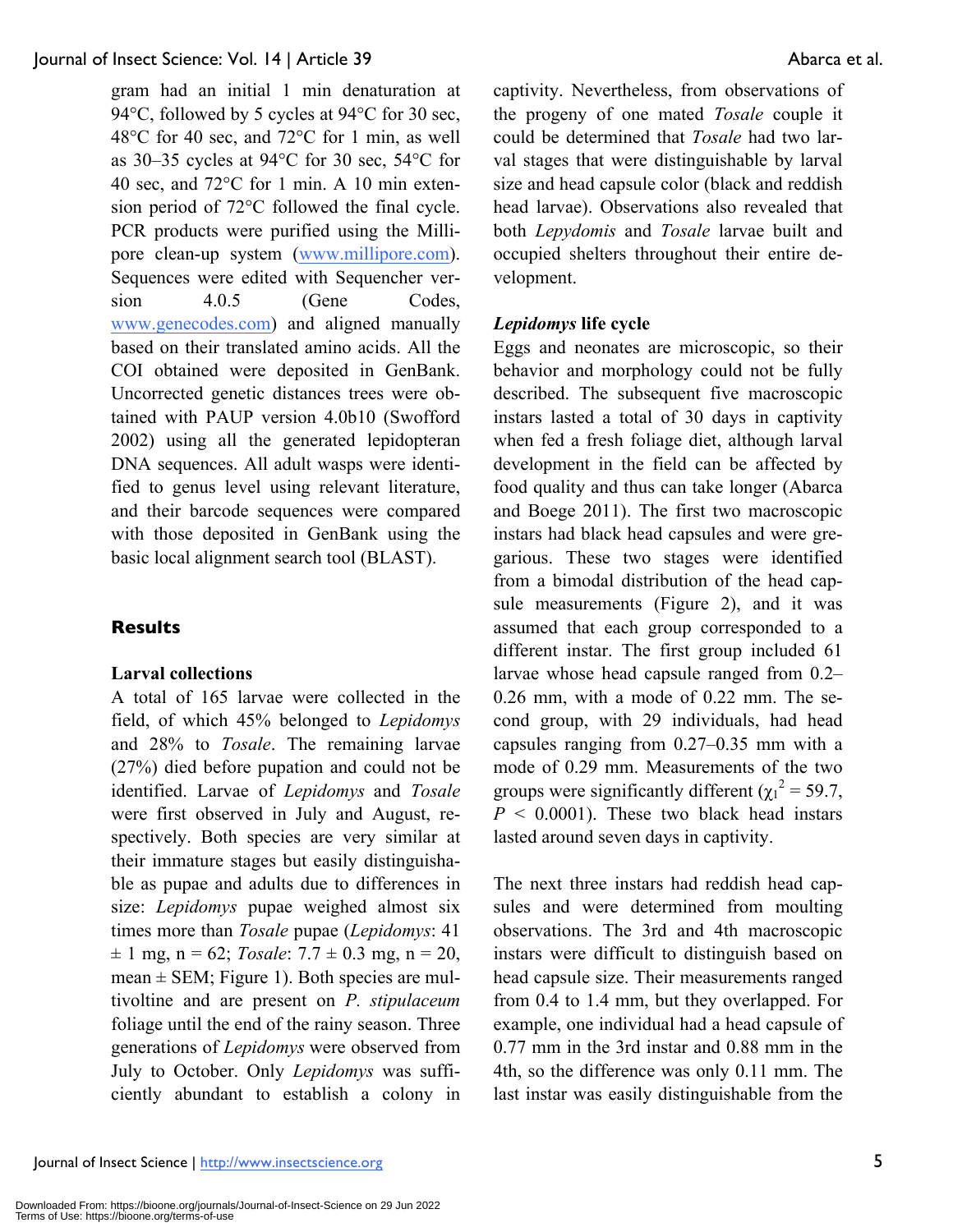rest, with an average head capsule width of  $1.45 \pm 0.02$  mm (mean  $\pm$  SEM, n = 54). Together, these three reddish head instars lasted from 19 to 23 days. When the last-instar larvae were ready to pupate they left their shelters and dropped to the soil, where they built a soil and silk cocoon. Adults emerged after  $12.4 \pm 0.21$  days at dusk (mean  $\pm$  SEM, n = 37) and lived up to 10 days in captivity. All mating events observed were performed before dawn and individuals remained coupled for periods longer than one hour.

# **Shelter-building behavior**

*Lepidomys* larvae built two types of shelters over their lifetime: leaf ties and trenched complex shelters. Eggs were laid in masses in the space where two leaves overlapped. The small black head instars (Figure 3A) silked overlapping leaves together and inhabited resulting leaf ties. These ties turned a yellowish color (Figure 3B) as a consequence of larval activity, and were shed from the plant after several days of larval occupancy. Predators such as spiders and scorpions were observed using these leaf ties as shelters.

When caterpillars reached the first reddish head instar, they became solitary and built complex trenched leaf shelters (Figures 3C, 4). These shelters were composed of a trench, a small main chamber only large enough for the caterpillar to fit inside, and a larger secondary chamber that was often colonized by other arthropods (Figure 4C). On rare occasions, two or three caterpillars were found in the same leaf shelter, each in an individual main chamber. When two caterpillars encountered each other during leaf shelter construction, they reacted aggressively. They hit each other with their heads and the resident caterpillar kept the leaf. Early-instar *Lepidomys* individuals could be occasionally found in "nests" (Figure 3D), which are dry shelters abandoned by older caterpillars and subsequently used as oviposition sites by females. *Tosale* larvae occupied most of these nests.

Activities that *Lepidomys* larvae performed during shelter building were categorized as follows. First, caterpillars moved around the leaf before they began the building process. Most caterpillars (14 out of 21) visited at least two leaves before starting the trenching process, but some visited as many as seven leaves before choosing their preferred leaf. Caterpillars chose leaves that were 12 cm long and wide in both July and September. During July, selected leaves were significantly larger than the average available leaves (width:  $\chi_1^2$  = 6.71,  $P = 0.0096$ ,  $n = 108$ ; petiole width:  $\chi_1^2 =$ 8.56, *P* = 0.0034, n = 108). In September, selected leaves did not differ from those available (width:  $\chi_1^2 = 0.59$ ,  $P = 0.44$ , n = 148; petiole width:  $\chi_1^2 = 0.029$ , *P*= 0.87, n = 148). Available leaves were smaller in July than in the rest of the season (width:  $\chi_3^2 = 278.4$ ,  $P <$ 0.0001, n = 3084; petiole width:  $\chi_3^2 = 21.2$ , *P*  $= 0.0001$ , n = 3083), as shown in Figure 7; however, the size of the leaves chosen to build shelters did not differ significantly between July and September (width:  $F = 0.69$ ,  $P =$ 0.41,  $n = 132$ ; petiole width:  $F = 2.71$ ,  $P =$  $0.10, n = 132$ .

Once the caterpillar had chosen a leaf, it secured itself with a silk strand to the leaf base and trenched the petiole (Figure 5A). Caterpillars ate the tissue they removed during this process. In general, trenching was finished when only the inferior part of the epidermis remained. Then the trenched region was silked (Figure 5B), securing the leaf to the plant. Although it was rare for a caterpillar to keep trenching until the leaf fell from the plant, it was occasionally observed in the present study. Sometimes caterpillars silked beyond the trenching site, in the closest node, securing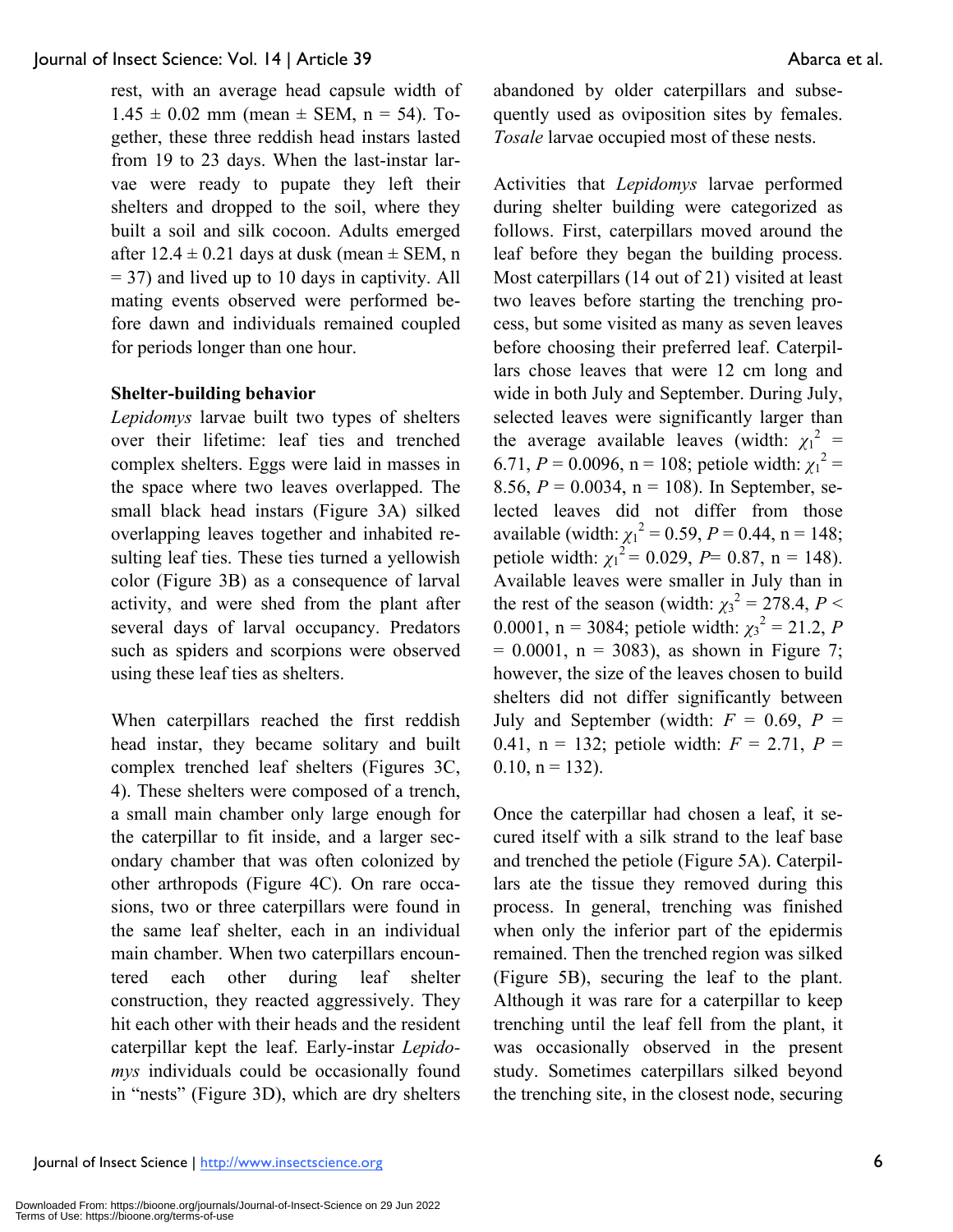the whole petiole to the plant (Figure 5C). After petiole silking, caterpillars went to the center of the leaf base (Figure 5D) and extended silk strands perpendicular to the petiole, folding the leaf (Figure 5E) until both sides of the leaf touched. During this process it is common for caterpillars to eat portions of the leaf base tissue, which probably facilitates folding. To build the main chamber, the caterpillar went to one of the leaf ends, rolled it and silked two portions of the leaf together, and subsequently cut the edges (Figure 5F, G). Caterpillars spent most of their resting time inside the main chamber and they left it only to feed within the secondary chamber and reinforce the shelter's silk joints. The main chamber was covered by the secondary chamber, which was often colonized by insects and spiders. Recently-built shelters (Figure 5H) remained occupied even when they were completely dry (Figure 5I) because caterpillars are able to feed on dry foliage (Abarca and Boege 2011). Occasionally, caterpillars were observed trenching a fresh leaf and silking it to their shelter to feed on it without leaving the original shelter (Figure 5J).

The sequence of activities and the time spent performing each of them during the shelterbuilding process is shown in Figure 6. The whole process may last from three to six hours. The duration of step number four (Figure 6), shelter maintenance, is not specified because it includes the rest of the occupation period, which can last up to two weeks. The building process was interrupted by periods of rest; all of these periods were grouped in the resting category. Resting and grooming may occur at any time and interrupt any of the other behaviors. The term grooming is used to designate the caterpillars' action of rubbing their body with their mandibles. Caterpillars may return to the petiole to attach more silk days later if the shelter is unstable. During shelter building, caterpillars spent, on average, 78% of the time on the adaxial face of the leaf (mean  $\pm$  SEM, 203 min  $\pm$  16), 10% on the petiole (32 min  $\pm$  5), 8% on the abaxial face (15  $min \pm 7$ ), and 3% moving on the stems (7 min  $\pm$  2). On average, they spent  $170.2 \pm 15.8$  min  $(n = 20)$  exposed on the leaf surface before the leaf folded and partially covered them.

# **Natural enemies**

More than nine predation events on larvae of either *Lepidomys* or *Tosale* were witnessed during shelter-building and other field observations. Recorded predators included spiders in the family Salticidae; carnivorous wasps, which attack larvae during the shelter building process; and coleopteran larvae, which are able to consume caterpillars inside their shelters. No wasps or birds were observed opening the shelters.

Table 1 shows the fate of all collected caterpillars by month. Twenty percent of all collected caterpillars died due to parasitoid attacks. Parasitoid wasps of the family Braconidae and the hyperparasitoid family Perilampidae were reared from *Lepidomys* remains. The host associations, which were confirmed by comparing DNA barcodes of parasitized larvae with those of adults of the two lepidopteran species, are listed in Table 2. No parasitism events were recorded for *Tosale* individuals. Some of the larvae collected at the black head stage were parasitized, so it is likely that the parasitic attacks occur when the larvae are small and inhabit leaf ties.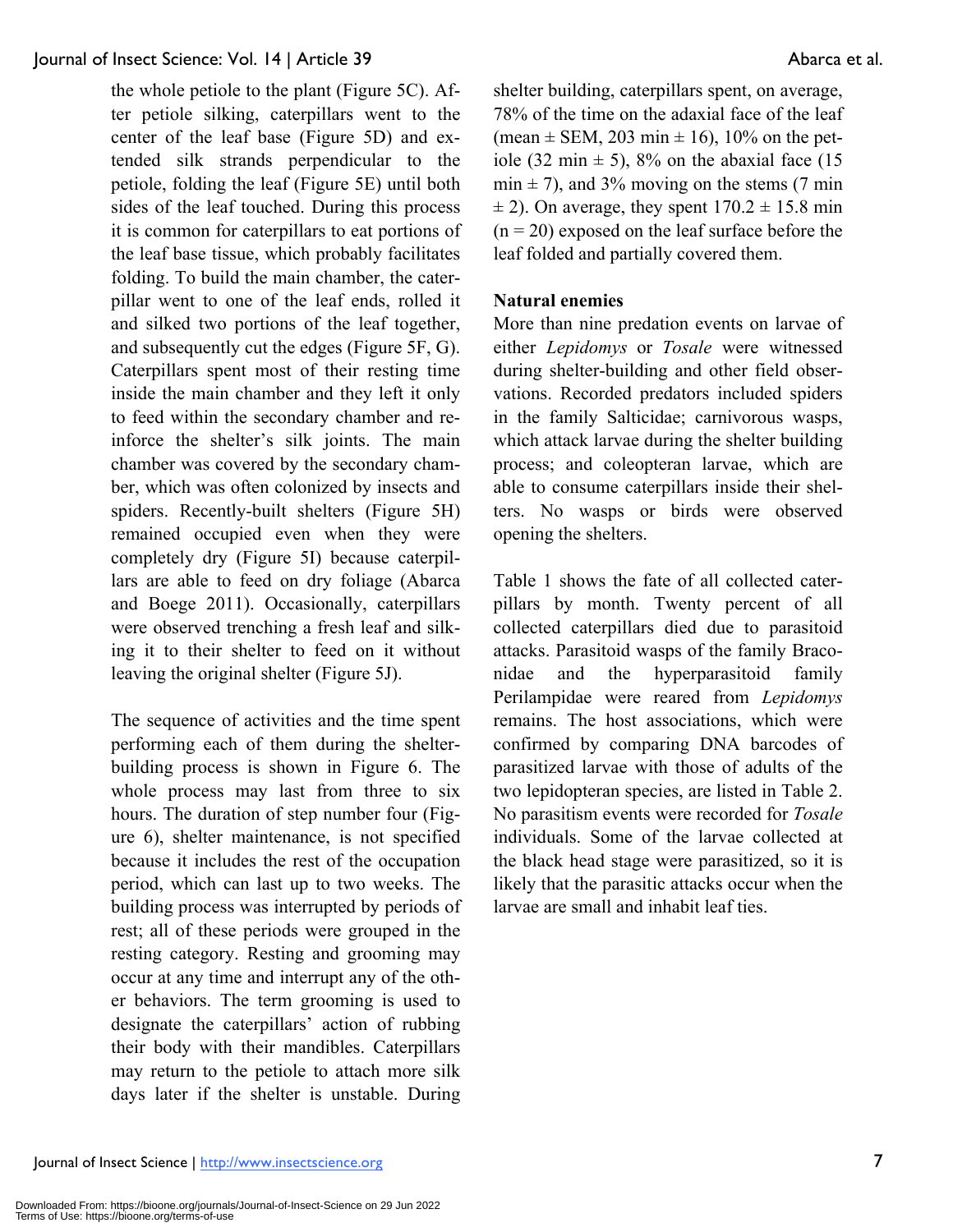# **Discussion**

It is common for shelter-building microlepidopterans to spend the whole larval stage protected, and some act as leaf or stem miners when they are too small to build a shelter (Gaston et al. 1991). *Lepidomys,* however, spends the whole larval stage protected without changing its feeding habits because females lay eggs in leaf joints that are subsequently bound with silk strands by recentlyhatched larvae or in previously-built shelters. Oviposition in leaf joints has also been reported for oak shelter-building moths (Lill and Marquis 2004; Lill et al. 2007). Other microlepidopterans also oviposit in or near preexisting leaf shelters (Carroll and Kearby 1978; Carroll et al. 1979), where larval survival is higher compared to non-shelter leaves (Cappuccino 1993). The only time period in which *Lepidomys* larvae are exposed on the leaf surface is during leaf selection and shelter-building. Leaf selection can take longer early in the season, when the foliage is still expanding, given the reduced availability of larger leaves; later in the season, caterpillars seem to have more large leaves to choose from because most of the leaves are already fully-expanded. The most time-consuming activities observed during shelter building were leaf silking and resting. Leaf silking was probably the most dangerous activity because it involved movement that further enhanced caterpillar conspicuousness (black larva moving on a green background). The developmental stage in which *Lepidomys* spent the dry season could not be confirmed. It is likely that pupae diapause during this time because the soil provides relatively constant temperature and humidity (Denlinger 1986) and because most lepidopteran species spend the dry season as pupae in this and other tropical dry forests (Janzen 1993; K. Boege, personal observation).

**Table 1.** Seasonal abundance of *Lepidomys, Tosale* and their parasitoid wasps. Percentages indicate the proportion of all collected larvae that fully developed to the adult stage (*Lepidomys* and *Tosale*) or died before pupation

|                             |      |      | July (%)   August (%)   September (%)   October (%) |      |
|-----------------------------|------|------|-----------------------------------------------------|------|
| Lepidomys                   | 63.6 | 13.6 | 46.9                                                | 82.1 |
| Tosale                      |      | 62.1 | 43.8                                                |      |
| Parasitic wasps             | 23.9 | 21.2 | 6.3                                                 | 17.9 |
| Death by nematode infection | 2.3  |      |                                                     |      |
| Death by unknown causes     | 10.2 |      | 3.13                                                |      |

**Table 2.** Lepidopteran remains and the corresponding associated parasitoid are shown. CNIN indicates the number assigned in the collection of the Instituto de Biología UNAM, GB indicates gen bank number. Barcode sequences of three other *Cotesia* sp individuals whose host could not be determined were also sequenced: CNIN 217: GB JX500200; CNIN 218:GB JX500201 andCNIN 219:GB JX500202.

| Lepidopteran remain      | <b>Associated parasitoid</b><br>Unidentified larva |  |
|--------------------------|----------------------------------------------------|--|
| Lepidomys                |                                                    |  |
| (CNIN 333; GB: JX500206) | (CNIN 213)                                         |  |
| Lepidomys                | Cotesia sp.                                        |  |
| (CNIN 334, GB: JX500207) | (CNIN 214)                                         |  |
| Lepidomys                | Perilampidae                                       |  |
| (CNIN 335, GB: JX500208) | (CNIN 215)                                         |  |
| Lepidomys                | Cotesia sp.                                        |  |
| (CNIN 336, GB: JX500209) | (CNIN 216, GB: JX500199)                           |  |
| Lepidomys                | Cotesia sp.                                        |  |
| (CNIN 339, GB: JX500210) | (CNIN 220, GB JX500203)                            |  |
| Adult Lepidomys          |                                                    |  |
| (CNIN 225, GB: JX500205) |                                                    |  |
| <b>Adult Tosale</b>      |                                                    |  |
| (CNIN 226, GB: JX500204) |                                                    |  |

The shelter's main chamber, where *Lepidomys* larvae spend most of their life cycle, is a simple structure that can be built without trenching the petiole (Lind et al. 2001; Greeney and Jones 2003). However, caterpillars trench the petiole in spite of the predation cost involved, suggesting that it confers additional benefits. Trenching is likely to facilitate the rest of the shelter-building process because it provokes a turgidity loss that facilitates leaf folding (Ide 2004; Hansell 2005). It may also have a nutritional function, since *Lepidomys* caterpillars feeding inside their shelters have been observed to have higher pupal mass than caterpillars feeding on non-trenched tissue (Abarca and Boege 2011). Trenching usually prevents induction and flux of resin and latex (Dussourd and Denno 1991; Chambers et al. 2007), which could be its function in this system. *Piper stipulaceum*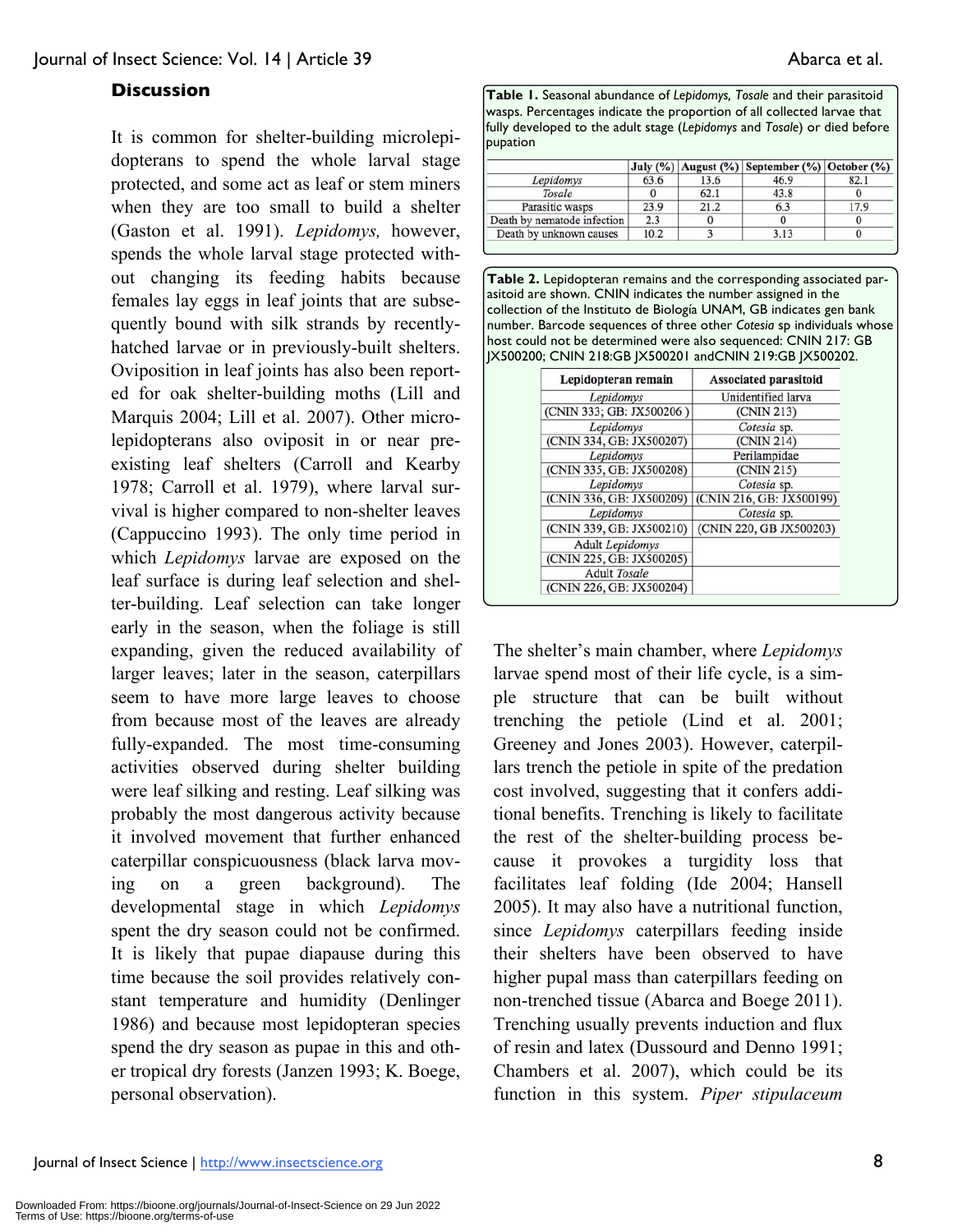plants do not produce latex or sap, but they could have alkaloid induction in response to herbivory damage, as reported for other species in the same genus (Dodson et al. 2000). In addition, observations of leaf ties suggest that trenching is likely to prevent nutrient export from the leaf to the plant. Leaves bearing black head larvae showed signs of nutrient export (change to a yellowish color), and after a few days of occupation they were abscised from the plant. Herbivores can promote premature leaf senescence, which is manifested through color change from dark green, to yellow, to brown, and occurs when nitrogen is exported and finally leads to leaf abscission (Blundell and Peart 2000; Morath et al. 2006). Premature leaf abscission has the potential to be an important larval mortality source (Faeth et al. 1981), which could be the case for *P. stipulaceum*. Petiole trenching and silking may therefore be a strategy to ensure that nutrients stay in the leaf while it is still attached to the plant.

Conspecific agonistic interactions regarding shelters have been documented for few lepidopteran species. Parsnip webworms, *Depressaria pastinacella* Duponchel, fight over shelters by hitting one another other with their head capsules (Green et al. 1997), which is similar to the interaction observed in the current study when two *Lepidomys* individuals found each other during shelter building. Other caterpillars compete over shelters using acoustic signals instead of actual physical contact, such as the common hook-tip moth, *Drepana arcuata*  Walker, in which the intruder generally tends to lose (Yack et al. 2001), and the cherry leaf roller, *Caloptilia serotinella* Ely, in which the resident is usually the one that elicits the more intense and frequent acoustic signals (Fletcher et al. 2006). In the case of *Lepidomys*, only one agonistic interaction was observed, and

the resident caterpillar kept the leaf. More observations would be necessary to characterize and document the prevalence of the aggressive behavior in this species.

The 20% parasitoid attack rate found for *Lepidomys* is high in comparison to other systems. For instance, Janzen and Gauld (1997) found parasitism rates that ranged from 1 to 6% in sphingids and saturnids of Ganacaste, Costa Rica. Parasitism rates found in the current study were closer to the 31% reported by Gentry and Dyer (2002) in a tropical rain forest. However, parasitism rates can vary significantly over time, as shown by Lill and Marquis (2001) in a temperate region. They found that parasitism levels suffered by the oak leaf-tying moth, *Psilocorsis quercicella* Clemens, another shelter builder, varied between 6.7 and 21.8% over the years of their study. All parasitized larval remains belonged to *Lepidomys* specimens, which started their larval activities in July with the first rains. If parasitoid populations are more abundant at the beginning of the rainy season, as is the case for Guanacaste, Costa Rica (Hopkins and Memmott 2003), *Tosale*, which appeared a month later than *Lepidomys*, might be escaping parasitoids. However, because *Tosale* was less abundant than *Lepidomys*, the lack of observed parasitoidism events on this species could be a result of the small sample size. The most common parasitoid found in *Lepidomys* was the braconid *Cotesia* sp., but a number of specimens belonging to a Perilampidae hyperparasitoid were also reared. Perilampidae are known to be hyperparasitoids, attacking parasitoid flies (Tachinidae: Diptera) and wasps (Ichneumonoidea: Hymenoptera) (Goulet and Huber 1993) that in turn attack lepidopteran larvae. In this case, they appear to have parasitized *Cotesia* pupae. Some caterpillars excrete frass or throw it outside the shelter (Caveney et al. 1998), a behavior thought to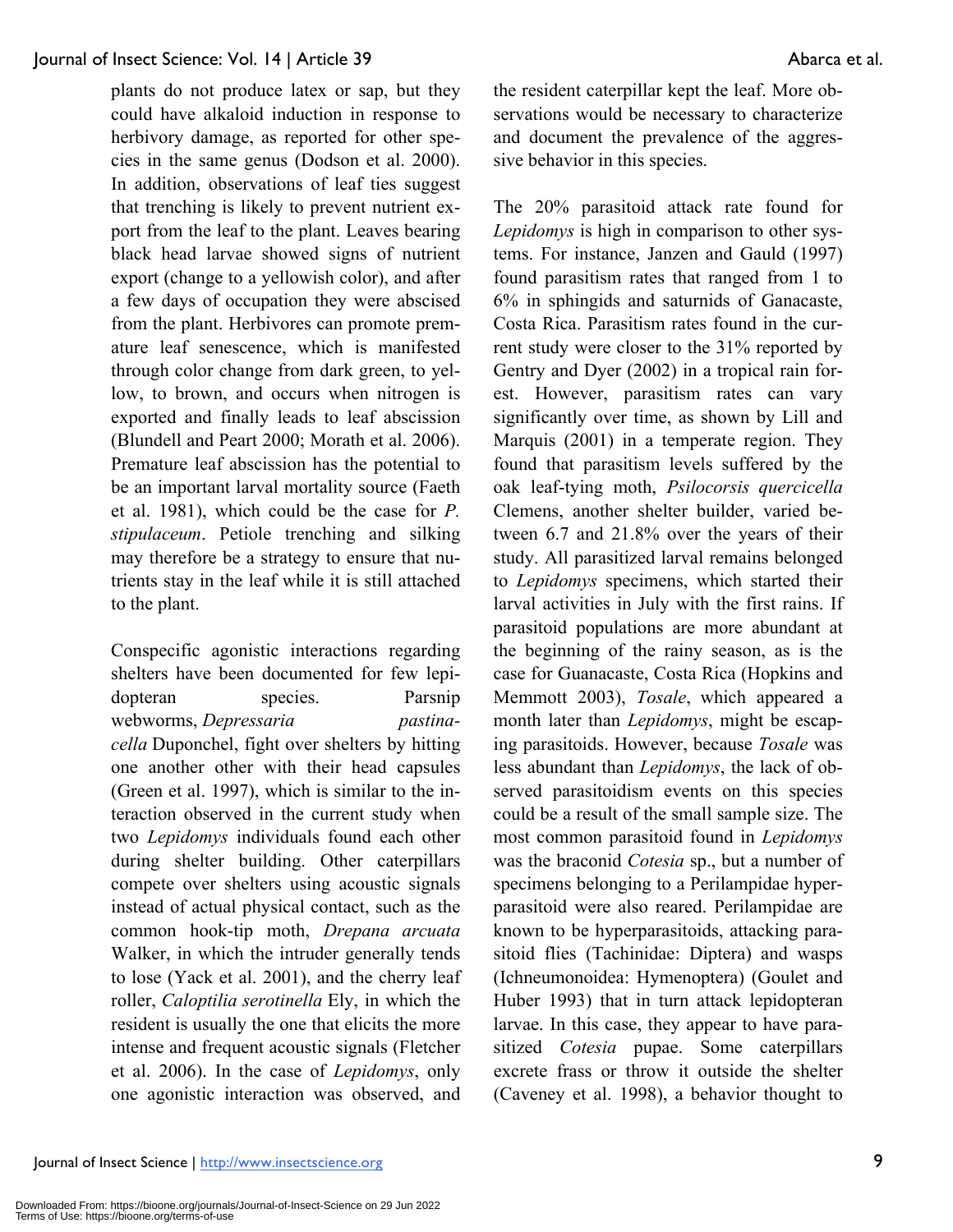minimize the concentration of chemical signals followed by parasitoids (Weiss et al. 2003). *Lepidomys* larvae did not perform any of these behaviors in the current study, and their shelters concentrated frass in the secondary chamber.

In addition to serving as a refuge from predators, shelters function as microenvironment enhancers (Hunter and Willmer 1989; Larsson et al. 1997). In the national park of Santa Rosa, Costa Rica, only 37% of studied lepidopterans feed while exposed on the surface of plants, and the rest are leaf miners or shelter builders (Janzen 1988). It is therefore possible that the biotic and environmental conditions of this dry forest, with very similar conditions to the Chamela tropical dry forest, exert selective pressure on the caterpillars that favor concealment.

Shelter structure has been proposed as a behavioral trait that could be used to determine phylogenetic relationships because different lepidopteran families build characteristic shelters (Greeney and Jones 2003). *Lepidomys* and *Tosale* build shelters different from those of other pyralid species, such as the rice leaf folder, *Cnaphalocrocis medinalis* Guenée, described by Fraenkel and Fallil (1981), which silks and spins rice leaves to form rolls. Other shelter-building pyralids feed on plants that significantly differ from *P. stipulaceum*, such as grasses, maple trees, and pines (Lill and Marquis 2007), and therefore their shelters are bound to differ. However, some similarities in the building process may occur within pyralid species, for example, the stitching behavior of *C. medinalis* is similar to *Lepidomys*' process of silking the base of the leaf because both involve repetitive movements to add silk strands (Fraenkel and Fallil 1981). Detailed descriptions of the shelterbuilding process of a larger number of lepidopterans is needed to determine if there are specific and conserved traits across families.

Future studies involving *Lepidomys* or *Tosale* face the challenge of distinguishing between them. Working with lab colonies is a way to deal with this challenge by rearing the caterpillars until pupation, because *Lepidomys* pupae are significantly larger than those of *Tosale*. When rearing caterpillars is not possible or working with them involves high larval mortality, DNA barcoding techniques can be useful to identify larval remains. To increase the likelihood of collecting only *Lepidomys* individuals, sample collection can be carried out early in the season; when working with *Tosale* it would be better to start samplings later in the season.

Overall, the current study provides a detailed description of the life cycle and shelterbuilding behavior of *Lepidomys* larvae. Observations revealed ontogenetic constraints on this behavior such that only larvae in the latter instars were able to build trenched shelters, and morphological constraints due to the preference of larvae for larger leaves to build their shelters. *Lepidomys* and *Tosale* share a very similar larval appearance and identical shelterbuilding habits and coexist in the same host plant for most of the rainy season. Due to the poor knowledge of the phylogenetic relationships of these species, it is is unclear if they are so similar due to a shared evolutionary history or convergence. The likely competitive relationship between these species is yet to be determined and offers new and exciting avenues of future research.

# **Acknowledgements**

We thank B. Mejía and Y. Ramírez (UNAM) for field support and R. Pérez-Ishiwara (Insituto de Ecología, UNAM) for technical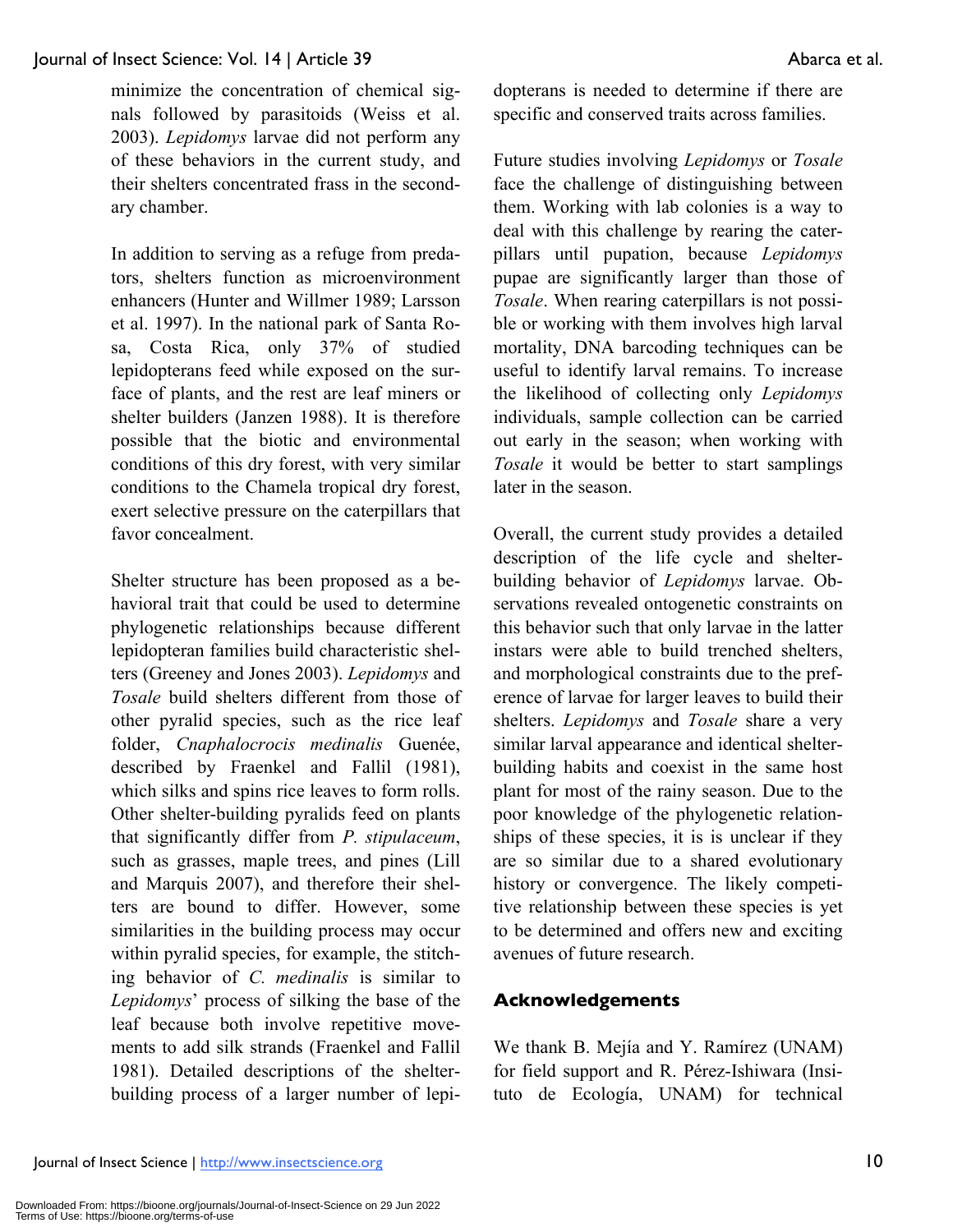assistance. M. Alma Solis (Systematic Entomology Laboratory, ARS, USDA, National Museum of Natural History, Smithsonian Institution) kindly identified the moth specimens. Shelter drawings were made by S. Carleial Fernandes. We are grateful to one anonymous reviewer and to J. Lill, E. Sigmon, and T. Stoepler (Biological Sciences Department, George Washington University) for helpful comments on the manuscript. This work was in part supported by grants given by Ministerio de Ciencia e Innovación (CGL2010-15786; Spain) and the Consejo Nacional de Ciencia y Tecnología (CONA-CyT, Proyecto Ciencia Básica no. 511; Red Temática del Código de Barras de la Vida; Mexico) to A. Zaldívar-Riverón . M. Abarca acknowledges the academic support received from the Posgrado en Ciencias Biológicas and the Instituto de Ecología of the Universidad Nacional Autónoma de México. She was supported by a Masters Fellowship from CONACyT.

# **References**

Abarca M, Boege K. 2011. Fitness costs and benefits of shelter building and leaf trenching behavior in a pyralid caterpillar. *Ecological Entomology* 36: 564–573.

Berenbaum MR, Green ES, Zangerl AR. 1993. Web costs and web defence in the parsnip webworm (Lepidoptera, Oecophoridae). *Environmental Entomology* 22: 791–795.

Blundell AG, Peart DR. 2000. High abscission rates of damaged expanding leaves: Field evidence from seedlings of a Bornean rain forest tree. *American Journal of Botany* 87: 1693–1698.

Cappuccino N. 1993. Mutual use of leafshelters by lepidopteran larvae on paper birch. *Ecological Entomology* 18: 287–292.

Carroll M, Kearby W. 1978. Microlepidopterous oak leaftiers (Lepidoptera: Gelechioidea) in central Missouri. *Journal of the Kansas Entomological Society* 51: 457–471.

Carroll M, Wooster M, Kearby W, Allen D. 1979. Biological Observations on Three Oak Leaf tiers: *Psilocorsis quercicella, P. reflexella,* and *P. cryptolechiella* in Massachusetts and Missouri. *Annals of the Entomological Society of America* 72: 441– 447.

Caveney S, McLean H, Surry D. 1998. Faecal firing in a skipper caterpillar is pressuredriven. *Journal of Experimental Biology* 201: 121–133.

Chambers JLE, Berembaum MR, Zangerl AR. 2007. Benefits of trenching behavior in the context of an inducible defense. *Chemoecology* 17: 125–130.

Damman H. 1987. Leaf quality and enemy avoidance by the larvae of a pyralid moth. *Ecology* 68: 88–97.

Darling D. 2003. Morphology and behavior of the larva of *Calindoea trifascialis* (Lepidoptera: Thyrididae), a chemicallydefended retreat-building caterpillar from Vietnam. *Zootaxa* 225: 1–16.

Denlinger DL. 1986. Dormancy in tropical insects. *Annual Review of Entomology* 31: 239–264.

DeVries P. 1987. *The butterflies of Costa Rica*. Princeton University Press.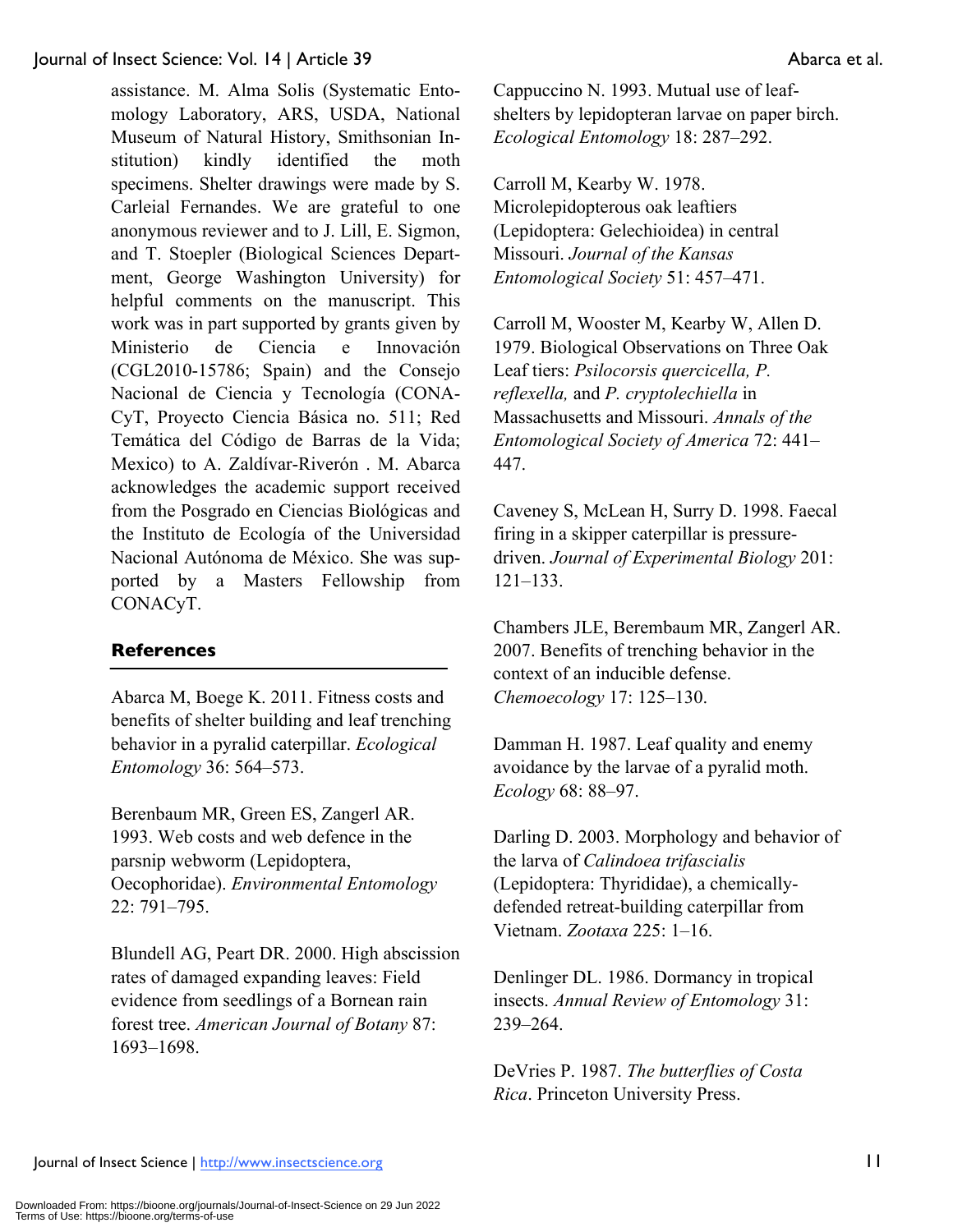Dodson CD, Dyer LA, Searcy J, Wright Z, Letourneau DK. 2000. Cenocladamide, a dihydropyridone alkaloid from *Piper cenocladum*. *Phytochemistry* 53: 51–54.

Dussourd DE, Denno RF. 1991. Deactivation of plant defense - correspondence between insect behavior and secretory canal architecture. *Ecology* 72: 1383–1396.

Eubanks MD, Nesci KA, Petersen MK, Liu ZW, Sanchez HB. 1997. The exploitation of an ant-defended host plant by a shelterbuilding herbivore. *Oecologia* 109: 454–460.

Faeth SH, Connor EF, Simberloff D. 1981. Early leaf abscission - a neglected source of mortality for folivores. *American Naturalist* 117: 409–415.

Fletcher LE, Yack JE, Fitzgerald TD, Hoy RR. 2006. Vibrational communication in the cherry leaf roller caterpillar *Caloptilia serotinella* (Gracillarioidea: Graciollariidae). *Journal of Insect Behavior* 19: 1–18.

Fitzgerald TD, Clark KL. 1994. Analysis of leaf-rolling behavior of caloptilia-serotinella (Lepidoptera, Gracillariidae). *Journal of Insect Behavior* 7: 859–872.

Fitzgerald TD, Clark KL, Vanderpool R, Phillips C. 1991. Leaf shelter-building caterpillars harness forces generated by axial retraction of stretched and wetted silk. *Journal of Insect Behavior* 4: 21–32.

Fraenkel G, Fallil F. 1981. The spinning (stitching) behavior of the rice leaf folder, *Cnaphalocrocis-medinalis*. *Entomologia Experimentalis et Applicata* 29: 138–146.

Gaston KJ, Reavey D, Valladares GR. 1991. Changes in feeding habit as caterpillars grow. *Ecological Entomology* 16: 339–344.

Gentry GL, Dyer LA. 2002. On the conditional nature of neotropical caterpillar defenses against their natural enemies. *Ecology* 83: 3108–3119.

Goulet H, Huber J. 1993. *Hymenopteran of the world: an identification guide to families*. Centre for Land and Biological Resources Research, Ottawa.

Green ES, Zangerl AR, Berembaum MR. 1998. Reduced aggressive behavior: a benefit of silk-spining in the parsnip webworm, *Depressaria pastinacella* (Lepidoptera: Oecophoridae). *Journal of Insect Behavior* 11: 761–772.

Greeney H, Jones M. 2003. Shelter building in the Hesperiidae: A classification scheme for larval shelters. *Journal of Research on the Lepidoptera* 37: 27–36.

Greeney HF, Warren AD. 2009. The immature stages and shelter building behavior of *Falga jeconia ombra* Evans, 1955 in eastern Ecuador (Lepidoptera: Hesperiidae: Hesperiinae). *Journal of Insect Science* 9:33. Available online: www.insectscience.org/9.33

Hansell M. 2005. *Animal architecture*. Oxford University Press.

Hebert PD, Cywinska NA, Ball SL, DeWaard JR. 2003. Biological identifications through DNA barcodes. *Proceedings of the Royal Society of London Series B–Biological Sciences* 270: 313–321.

Hochuli DF. 2001. Insect herbivory and ontogeny: How do growth and development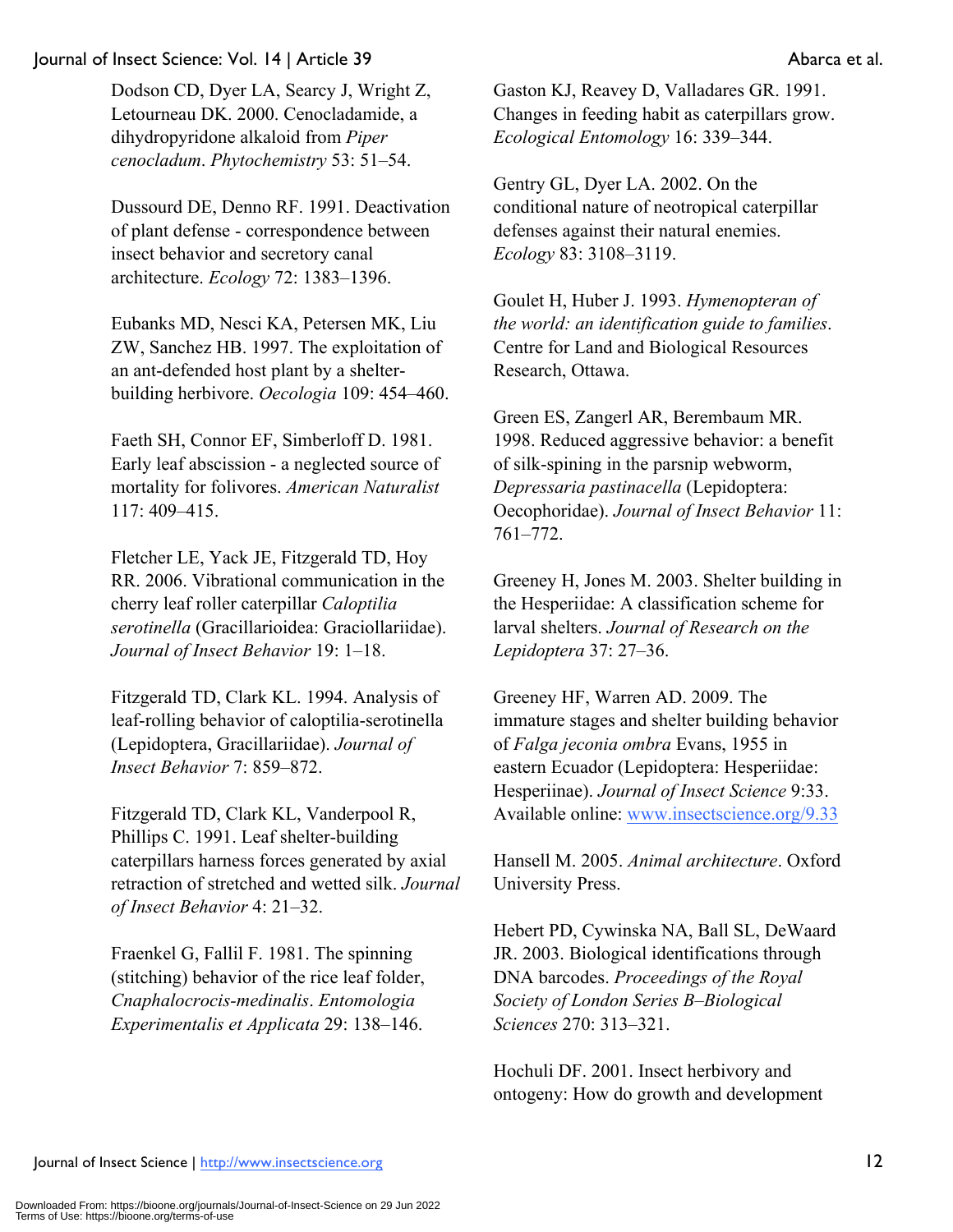influence feeding behavior, morphology and host use? *Austral Ecology* 26: 563–570.

Hopkins GW, Memmott J. 2003. Seasonality of a tropical leaf-mining moth: leaf availability versus enemy-free space. *Ecological Entomology* 28: 687–693.

Huertas D. 2006. Estados immaturos de lepidoptera (xxv). *Endotricha flammealis* (Denis & Schiffermüller), 1975) y el curioso refugio de la oruga (Lepidoptera:Pyralidae). *SHILAP-Rev Lepidopt* 34:163–170.

Hunter MD, Willmer PG. 1989. The potential for interspecific competition between two abundant defoliators on oak - leaf damage and habitat quality. *Ecological Entomology* 14: 267–277.

Ide JY. 2004. Leaf trenching by Indian red admiral caterpillars for feeding and shelter construction. *Population Ecology* 46: 275– 280.

Janzen D. 1993. Caterpillar seasonality in a Costa Rican dry forest. In: Stamp N, Casey T, Editors. *Caterpillars: Ecological and evolutionary constraints on foraging*. pp. 251– 271. Chapman and Hall.

Janzen D, Gauld I. 1997. Patterns of use of large moth caterpillars (Lepidoptera: Saturniidae and Sphingidae) by ichneumonid parasitoids (Hymenoptera) in Costa Rican dry forest. In: Watt A, Stork N, Hunter M, Editors. *Forests and insects*. pp. 251–271. Champman Hall.

Janzen DH. 1988. Ecological characterization of a Costa Rican dry forest caterpillar fauna. *Biotropica* 20: 120–135.

Larsson SHD, Haggstrom HE, Denno RF. 1997. Preference for protected feeding sites by larvae of the willow-feeding leaf beetle *Galerucella lineola*. *Ecological Entomology* 22: 445–452.

Lill JT. 1999. Structure and dynamics of a parasitoid community attacking larvae of *Psilocorsis quercicella* (Lepidoptera : Oecophoridae). *Environmental Entomology* 28: 1114–1123.

Lill JT, Marquis RJ. 2001. The effects of leaf quality on herbivore performance and attack from natural enemies. *Oecologia* 126: 418– 428.

Lill JT, Marquis RJ. 2004. Leaf ties as colonization sites for forest arthropods: an experimental study. *Ecological Entomology* 29: 300–308.

Lill JT, Marquis RJ. 2007. Microhabitat manipulation: Ecosystem engineering by shelter-building insects. In: Cuddington K, Byers JE, Wilson WG, Hastings A, Editors. *Ecosystem engineers: Plants to protists*. pp. 107–138. Academic Press.

Lill JT, Marquis RJ, Walker MA, Peterson L. 2007. Ecological consequences of shelter sharing by leaf-tying caterpillars. *Entomologia Experimentalis et Applicata* 124: 45–53.

Lind E, Jones M, Weiss M. 2001. Ontogenetic changes in leaf shelter construction by larvae of *Epargyreus clarus* (Hesperiidae), the silver-spotted skipper. *Journal of the Lepidopterists Society* 54: 77–82.

Lott EJ, Bullock SH, Solis-Magallanes JA. 1987. Floristic diversity and structure of upland and arroyo forests of coastal Jalisco. *Biotropica* 19: 228–235.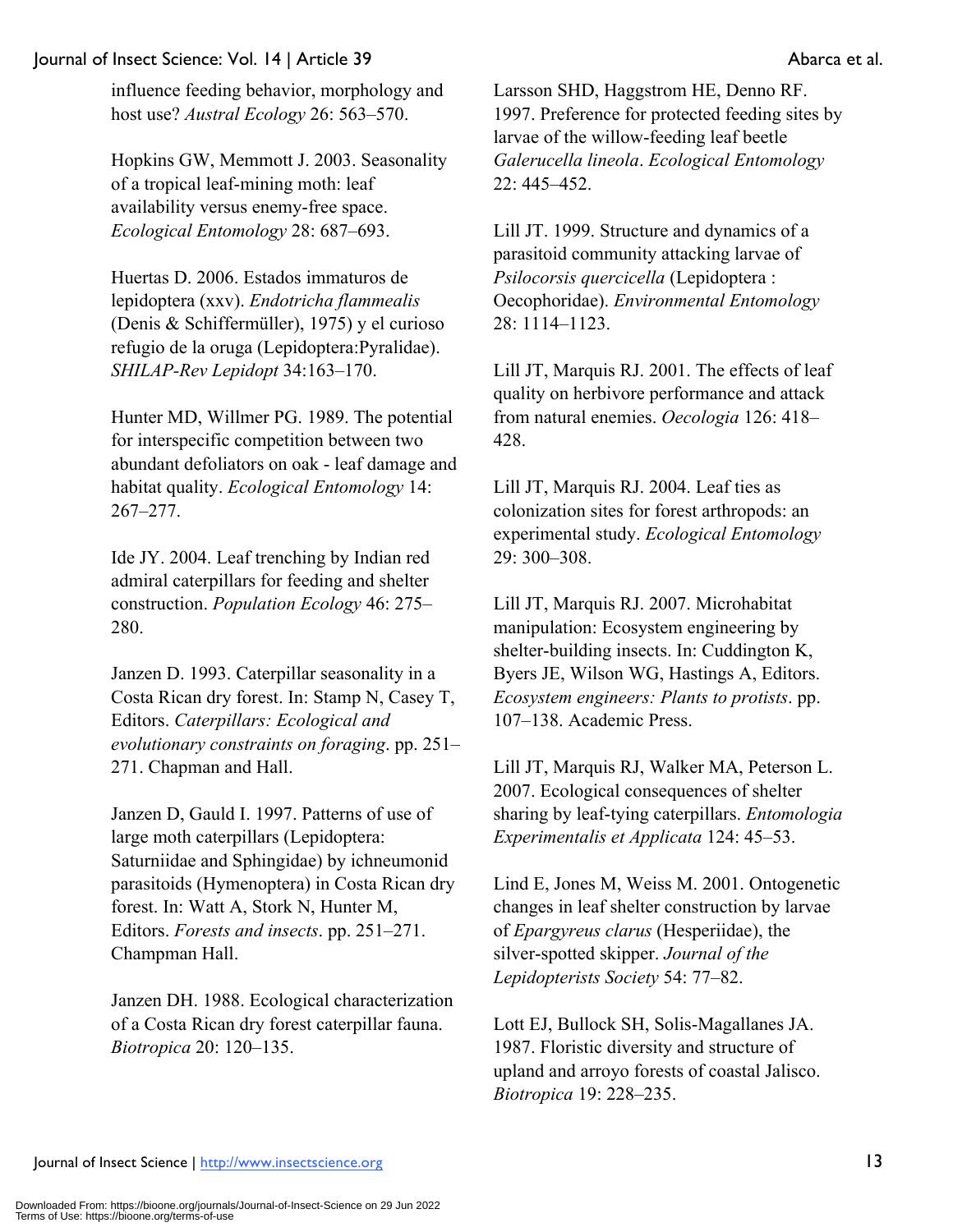Morath SU, Pratt PD, Silvers CS, Center TD. 2006. Herbivory by *Boreioglycaspis melaleucae* (Hemiptera : Psyllidae) accelerates foliar senescence and abscission in the invasive tree *Melaleuca quinquenervia. Environmental Entomology* 35: 1372–1378.

Noguera F, Vega R, García A. 2002. Introducción. In: Noguera F, Vega R, García A, Quesada M, Editors. *Historia natural de Chamela*. pp. XV–XXI. Instituto de Biología.

Pescador-Rubio A, Rodriguez-Palafox A, Noguera F. 2002. Diversidad y estacionalidad de Arthropoda. In: Noguera F, Vega R, García A, Quesada M, Editors. *Historia natural de Chamela*. pp. 183–202. Instituto de Biología.

Sandberg SI, Berenbaum MR. 1989. Leaftying by tortricid larvae as an adaptation for feeding on phototoxic *Hypericum perforatum*. *Journal of Chemical Ecology* 15: 875–885.

Sagers CL. 1992. Manipulation of host plantquality herbivores keep leaves in the dark. *Functional Ecology* 6: 741–743.

Scoble M. 1992. *The Lepidoptera*. Oxford University Press.

Stehr F. 1987. *Immature Insects*. Kendall/Hunt Publishing.

Yack JE, Smith ML, Weatherhead PJ. 2001. Caterpillar talk: acoustically mediated territoriality in larval lepidoptera. *Proceedings*  *of the National Academy of Science* 98: 11371–11375.

Weiss MR, Lind EM, Jones MT, Long JD, Maupin JL. 2003. Uniformity of leaf shelter construction by larvae of *Epargyreus clarus* (Hesperiidae), the silver-spotted skipper. *Journal of Insect Behavior* 16: 465–480.

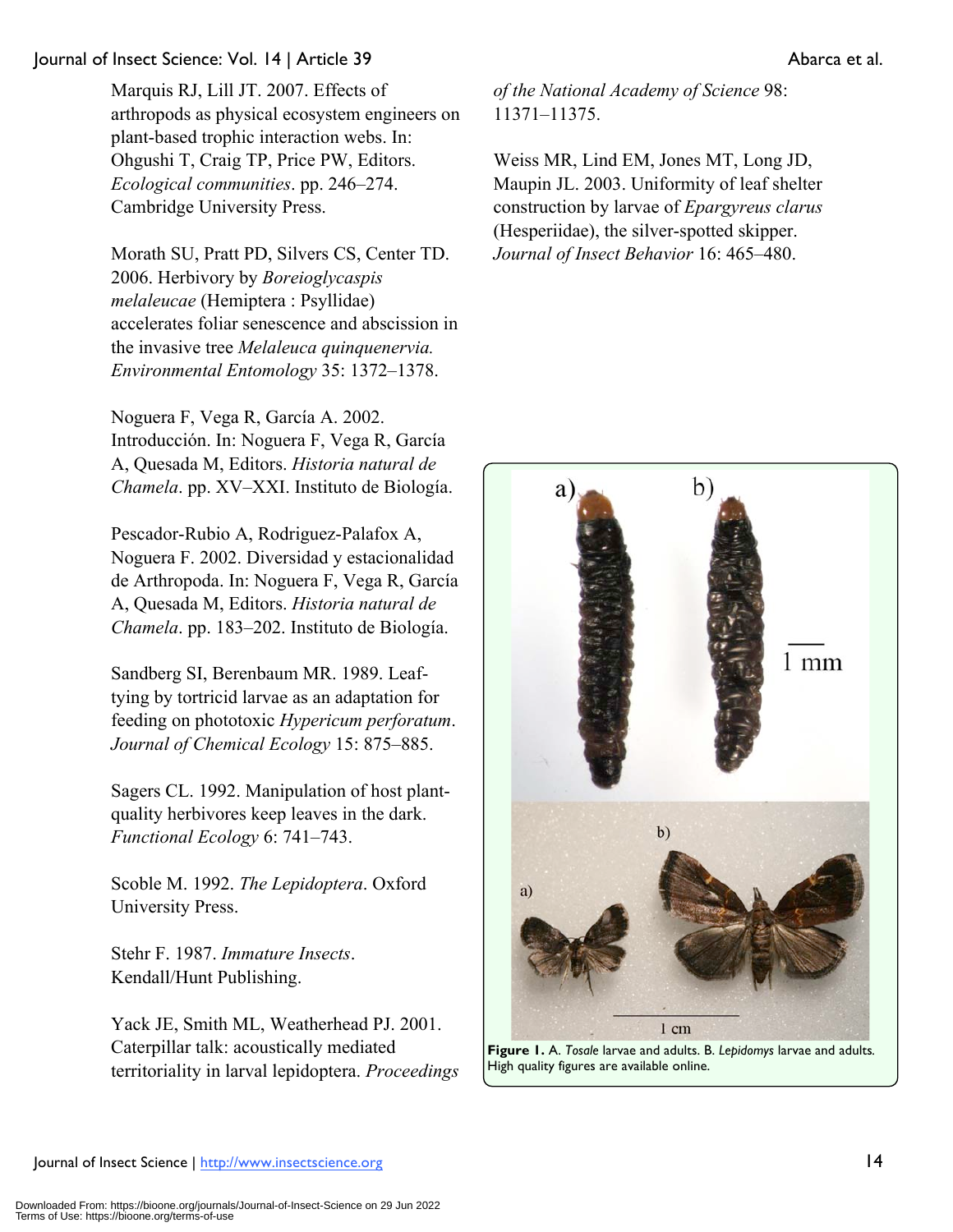

**Figure 2.** Frequency distribution of head capsule width measurements of the two black head instars of *Lepidomys*. High quality figures are available online.







B

**Figure 3.** Leaf structures inhabited by *Lepidomys* according to their ontogenetic stage: A. Black head individuals. B. Leaf tie. C. Trenched leaf shelter. D. Nest. High quality figures are available online.



**Figure 5.** Steps of the shelter-building process: A. Petiole trench. B. Silking of the trenched site. C. Silking of the next node. D. Leaf silking. E. Folded leaf. F. Fresh shelter capsule. G. Open dry shelter capsule with a last instar larva. H. Fresh shelter. I. Dry shelter. J. Attachment of a new leaf to the dried shelter, where (1) shows the original shelter, (2) the new feeding site, and (3) the trenched petiole of the new leaf. High quality figures are available online.

Journal of Insect Science | http://www.insectscience.org 15